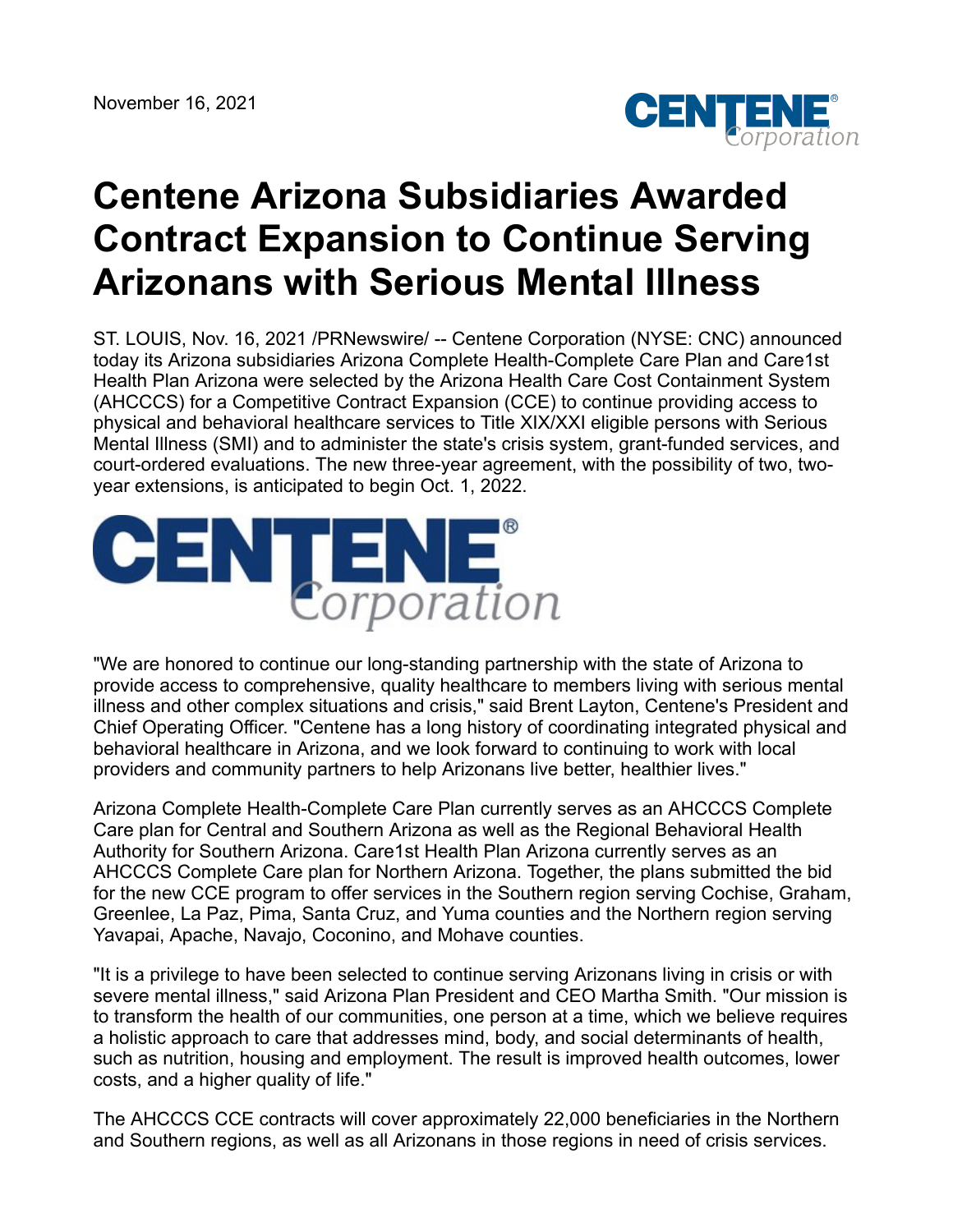## **About Centene Corporation**

Centene Corporation, a Fortune 25 company, is a leading multi-national healthcare enterprise that is committed to [helping people live healthier lives](https://urldefense.com/v3/__https:/www.youtube.com/user/CenteneCorp__;!!Js732Vmb!4K62SFNNVkkJTmGjXi5yYxFS_P41WUBjaIyvMTuSe5oK5E_MYPLl1YxuNP1yYeU%24). The Company takes a local approach – with local brands and local teams – to provide fully integrated, high-quality, and cost-effective services to government sponsored and commercial healthcare programs, focusing on under-insured and uninsured individuals. Centene offers affordable and highquality products to nearly 1 in 15 individuals across the nation, including Medicaid and Medicare members (including Medicare Prescription Drug Plans) as well as individuals and families served by the Health Insurance Marketplace, the TRICARE program, and individuals in correctional facilities. The Company also serves several international markets, and contracts with other healthcare and commercial organizations to provide a variety of specialty services focused on treating the whole person. Centene focuses on long-term growth and the [development of its people,](https://jobs.centene.com/us/en) systems and capabilities so that it can better serve its members, providers, local communities, and government partners.

Centene uses its investor relations website to publish important information about the Company, including information that may be deemed material to investors. Financial and other information about Centene is routinely posted and is accessible on Centene's investor relations website, <http://www.centene.com/investors>.

## **Forward-Looking Statements**

*All statements, other than statements of current or historical fact, contained in this press release are forward-looking statements. Without limiting the foregoing, forward-looking statements often use words such as "believe," "anticipate," "plan," "expect," "estimate," "intend," "seek," "target," "goal," "may," "will," "would," "could," "should," "can," "continue" and other similar words or expressions (and the negative thereof). Centene (the Company, our, or we) intends such forward-looking statements to be covered by the safe-harbor provisions for forward-looking statements contained in the Private Securities Litigation Reform Act of 1995, and we are including this statement for purposes of complying with these safe-harbor provisions. In particular, these statements include, without limitation, statements about our future operating or financial performance, market opportunity, growth strategy, competition, expected activities in completed and future acquisitions, including statements about the impact of our proposed acquisition of Magellan Health (the Magellan Acquisition), our completed acquisition of WellCare Health Plans, Inc. (WellCare and such acquisition, the WellCare Acquisition), other recent and future acquisitions, investments, and the adequacy of our available cash resources. These forward-looking statements reflect our current views with respect to future events and are based on numerous assumptions and assessments made by us in light of our experience and perception of historical trends, current conditions, business strategies, operating environments, future developments and other factors we believe appropriate. By their nature, forward-looking statements involve known and unknown risks and uncertainties and are subject to change because they relate to events and depend on circumstances that will occur in the future, including economic, regulatory, competitive and other factors that may cause our or our industry's actual results, levels of activity, performance or achievements to be materially different from any future results, levels of activity, performance or achievements expressed or implied by these forward-looking statements. These statements are not guarantees of future performance and are subject to risks, uncertainties and assumptions. All forward-looking statements included in this press release are based on information available to us on the date hereof. Except as may be otherwise required by law, we undertake no obligation to update or revise the forward-looking statements included in this press release, whether as a result of new information, future events or otherwise, after the date hereof. You should not place undue reliance on any forward-looking statements, as actual results may differ materially from*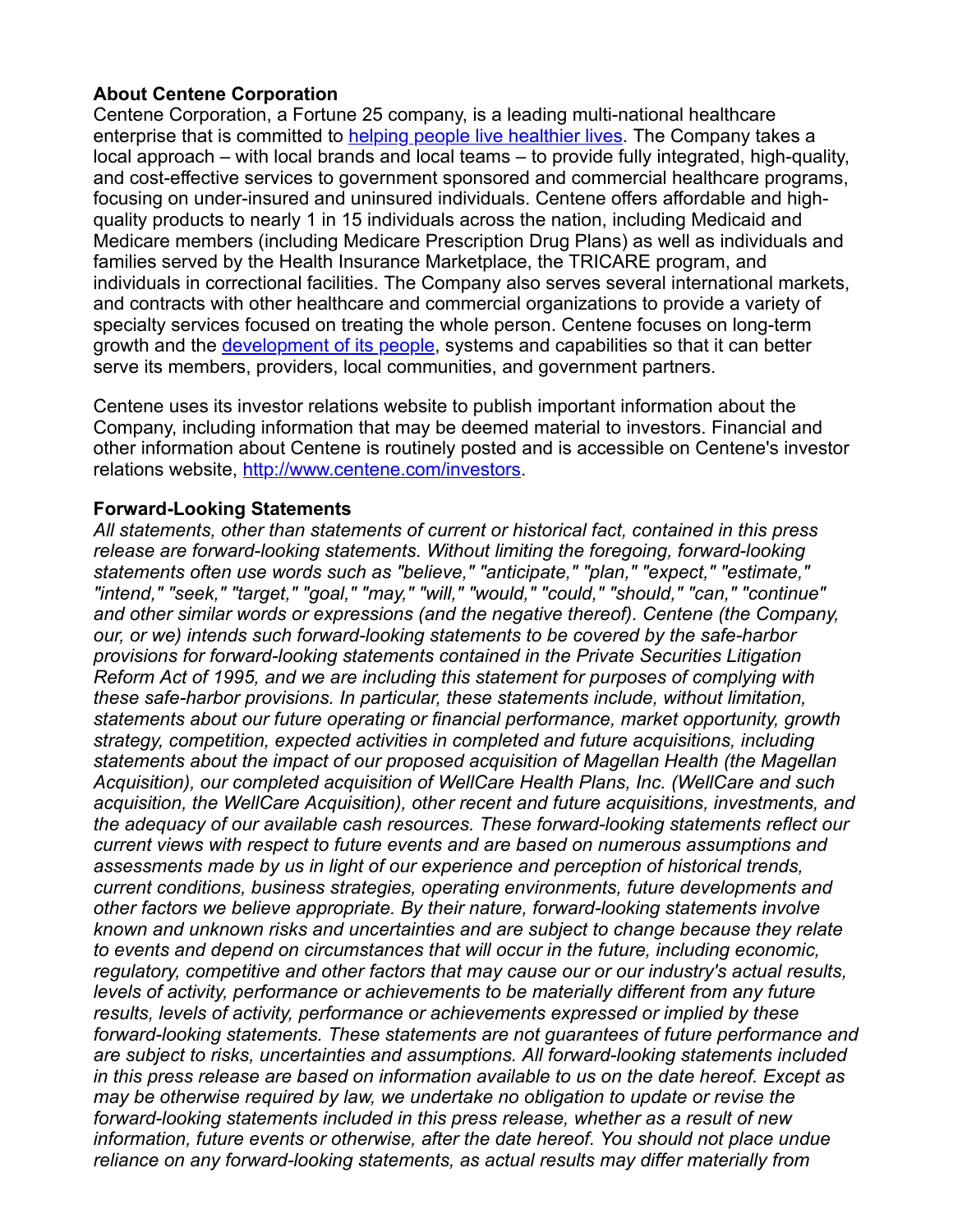*projections, estimates, or other forward-looking statements due to a variety of important factors, variables and events including, but not limited to: the impact of COVID-19 on global markets, economic conditions, the healthcare industry and our results of operations and the response by governments and other third parties; our ability to accurately predict and effectively manage health benefits and other operating expenses and reserves, including fluctuations in medical utilization rates due to the impact of COVID-19; the risk that regulatory or other approvals required for the Magellan Acquisition may be delayed or not obtained or are subject to unanticipated conditions that could require the exertion of management's time and our resources or otherwise have an adverse effect on us; the possibility that certain conditions to the consummation of the Magellan Acquisition will not be satisfied or completed on a timely basis and accordingly, the Magellan Acquisition may not be consummated on a timely basis or at all; uncertainty as to the expected financial performance of the combined company following completion of the Magellan Acquisition; the possibility that the expected synergies and value creation from the Magellan Acquisition or the WellCare Acquisition (or other acquired businesses) will not be realized, or will not be realized within the respective expected time periods; the risk that unexpected costs will be incurred in connection with the completion and/or integration of the Magellan Acquisition or that the integration of Magellan Health will be more difficult or time consuming than expected, or similar risks from other acquisitions we may announce or complete from time to time; the risk that potential litigation in connection with the Magellan Acquisition may affect the timing or occurrence of the Magellan Acquisition or result in significant costs of defense, indemnification and liability; disruption from the announcement, pendency, completion and/or integration of the Magellan Acquisition or from the integration of the WellCare Acquisition, or similar risks from other acquisitions we may announce or complete from time to time, including potential adverse reactions or changes to business relationships with customers, employees, suppliers or regulators, making it more difficult to maintain business and operational relationships; a downgrade of the credit rating of our indebtedness; the inability to retain key personnel; competition; membership and revenue declines or unexpected trends; changes in healthcare practices, new technologies and advances in medicine; increased healthcare costs; changes in economic, political or market conditions; changes in federal or state laws or regulations, including changes with respect to income tax reform or government healthcare programs as well as changes with respect to the Patient Protection and Affordable Care Act and the Health Care and Education Affordability Reconciliation Act (collectively referred to as the ACA) and any regulations enacted thereunder that may result from changing political conditions, the new administration or judicial actions; rate cuts or other payment reductions or delays by governmental payors and other risks and uncertainties affecting our government businesses; our ability to adequately price products; tax matters; disasters or major epidemics; changes in expected contract start dates; provider, state, federal, foreign and other contract changes and timing of regulatory approval of contracts; the expiration, suspension, or termination of our contracts with federal or state governments (including, but not limited to, Medicaid, Medicare, TRICARE or other customers); the difficulty of predicting the timing or outcome of legal or regulatory proceedings or matters, including, but not limited to, our ability to resolve claims and/or allegations made by states with regard to past practices, including at Envolve Pharmacy Solutions, Inc. (Envolve), as our pharmacy benefits manager (PBM) subsidiary, within the reserve estimate we have recorded and on other acceptable terms, or at all, or whether additional claims, reviews or investigations relating to our PBM business will be brought by states, the federal government or shareholder litigants, or government investigations; timing and extent of benefits from strategic value creation initiatives; challenges to our contract awards; cyber-attacks or other privacy or data security incidents; the exertion of management's time and our resources, and other expenses incurred and business changes required in connection with complying with the undertakings in connection with any*